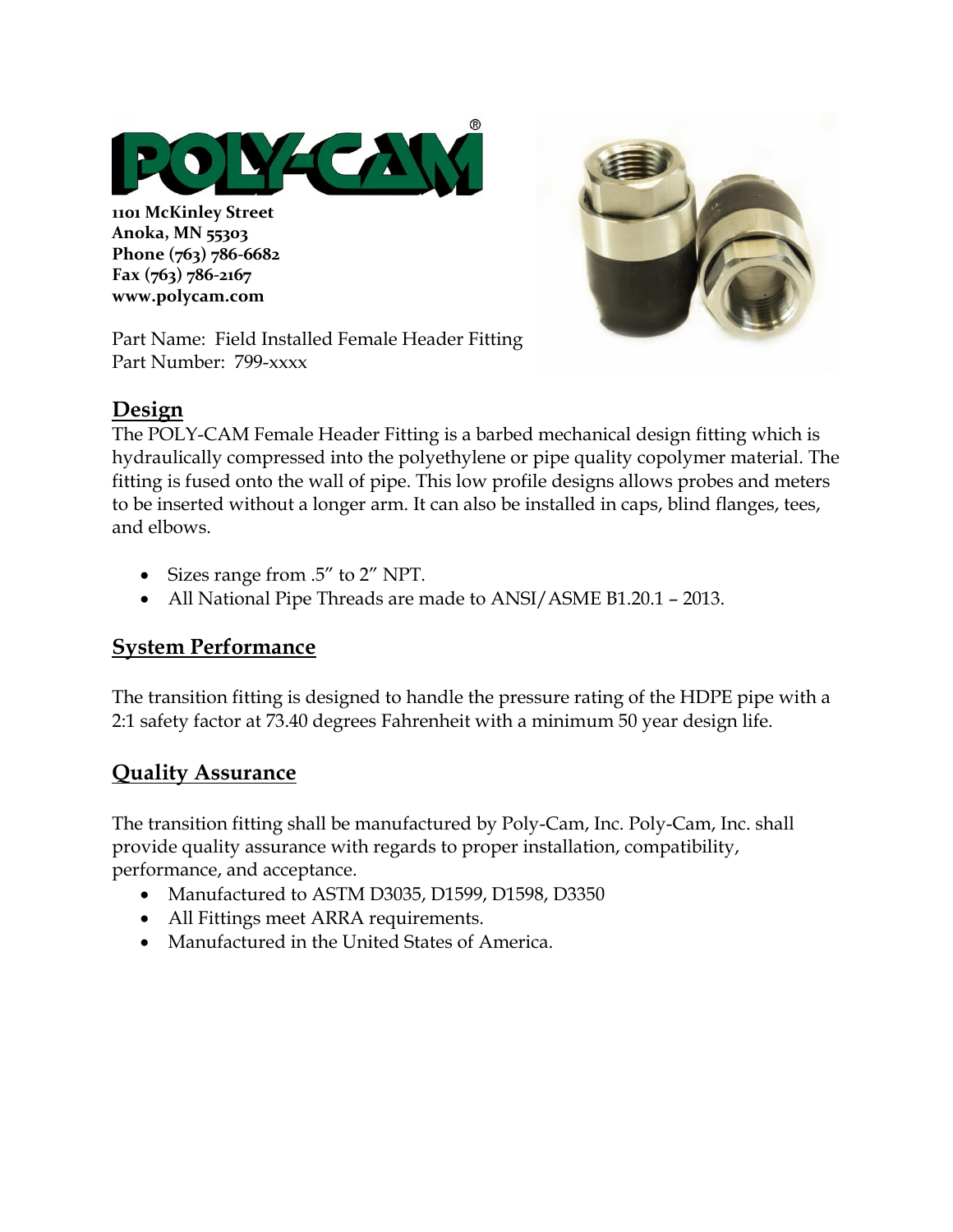# **Installation**

**HDPE pipe end:** Install transition fitting in compliance with the pipe manufacturer's recommended procedures. All field welds shall be accomplished in accordance with Poly-Cam's welding procedure for Field Installed Header Fitting Fusion.

**Threaded Fitting:** When installing the transition fitting:

- Always use pipe joint sealant or Teflon tape.
- Always use strap wrenches.
- **Do not use a pipe wrench.**
- **Always use 2 wrenches when connecting.**
- **Over tightening may cause ovality or damage.**
- **Always pressure test for leaks before backfilling.**
- Backfill and compact carefully around transition and service line to prevent ground shifts which could damage the valve and/or transition fitting.

## **Material**

- Manufactured of C954 grade Aluminum Bronze (Lead Free material this complies with California AB1953,SB1334 and SB1935), Type 304 Stainless Steel or Type 316 Stainless Steel (ASTM A249 or ASTM A269), and C360 Brass Alloy.
- Coupling is incorporated with HDPE (cell class 345454c) or pipe quality copolymer material. (PE3408, PE3608 and PE4710).
- All certifications will be submitted upon request.

## **Warranty**

Warranty period is one year after date of substantial completion of installation.